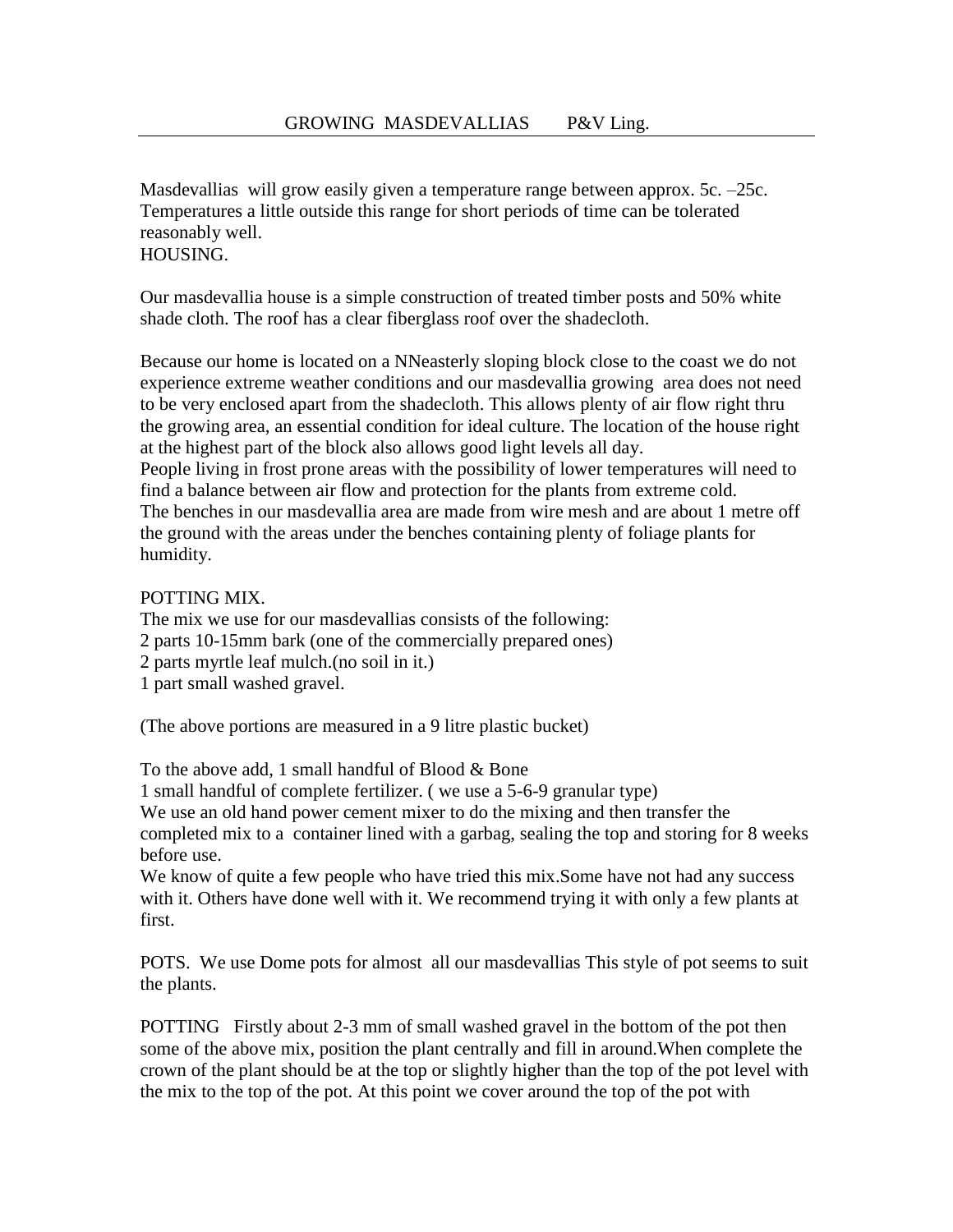Sphagnum moss or bush moss and tuck it in around the edges of the pot. Remember, masdevallias like most orchids prefer to be quite snug in the pot so don't use a pot too big for the plant!!

WATERING is a simple procedure, when the moss on the pots is almost dry its time to water.

FERTILISING is done fortnightly all year round with one third strength Campbells yellow orchid food, with the addition of a pinch of chelated iron and one third a tspn. Of Epsom salts per 5 ltr batch. The Campbells, chelated iron and Epsom salts to be dissolved in hot water before making up to 5 ltrs with cold water.

## ALTERNATIVE MIXES AND FERTILISERS.

Other types of potting medium can be used for masdevallias. The most popular and easy to use is sphagnum moss, and as long as the moss is of good quality the plants will grow very easily. The fertilizer described above will not kill the moss and providing the shade house environment is reasonably good the moss should thrive.

We have seen many collections grown in just small bark and pebbles and whilst this is ok attention needs to be paid to the moisture content of the pots as this mix tends to dry out and plants stress from lack of water.

Many masdevallias can also be grown quite well on cork mounts. They will of course need more watering in the warmer weather.Generally the small fine rooted species and their hybrids are most suited to mounting. Once mounted a light covering of bush moss on the roots can be beneficial.

There are quite a few other types of fertilizers that are good for masdevallias. For example, Manutec , Aquasol, Phostrogen. The main thing to remember is only use these at about 1/3 rd strength.

## PESTS AND DISEASES.

We have found that a healthy strong growing collection of masdevallias does not attract too many pests, so if your environment and general culture is good then problems tend to be minimal.

Aphids and green scale have been occasional problems for us but not to the extent where we found spraying was needed, rather cleaning by hand. Regular, close observation of the plants usually detects these pests at an early stage.

AS with any orchid collection care must be taken to avoid the spread of virus.Masdevallias are prone to al the commonly know virus types and also can be infected by one called Bean Yellow Mosaic Virus. Most virus displays in the new leaves as they develop as uneven yellowish patching.THERE IS NO CURE FOR VIRUS!! If a plant is suspect there are two options for the grower, 1-disposal of the plant, 2- isolate the plant and send a sample leaf for virus testing. This can be worthwhile if the plant is